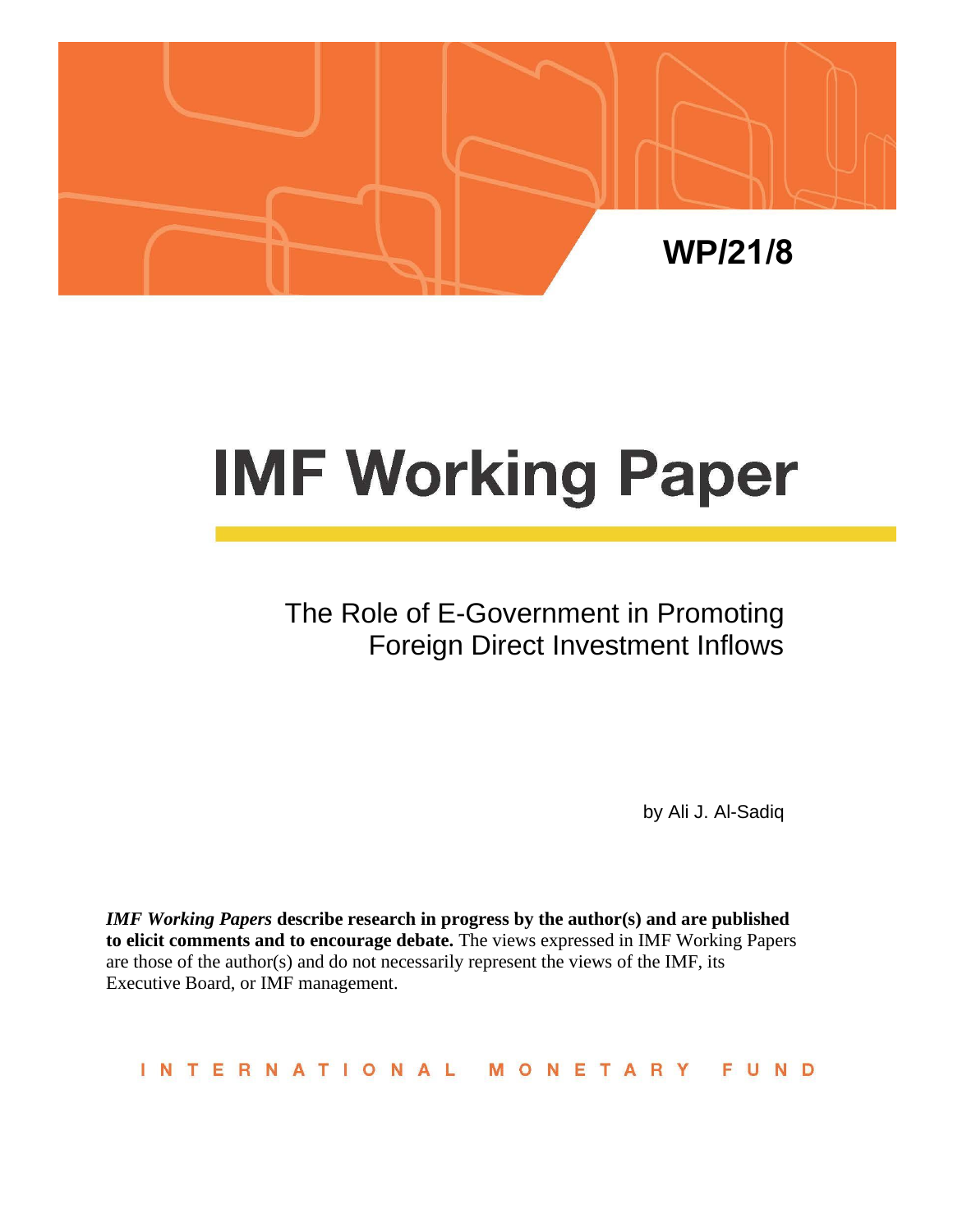#### **IMF Working Paper**

#### Western Hemisphere Department

#### **The Role of E-Government in Promoting Foreign Direct Investment Inflows**

#### **Prepared by Ali J. Al-Sadiq<sup>1</sup>**

Authorized for distribution by Nicole Laframboise

January 2021

*IMF Working Papers* **describe research in progress by the author(s) and are published to elicit comments and to encourage debate.** The views expressed in IMF Working Papers are those of the author(s) and do not necessarily represent the views of the IMF, its Executive Board, or IMF management.

#### **Abstract**

<span id="page-1-0"></span>The outbreak of the COVID-19 pandemic has helped accelerate the digitization of public services. The lockdown initiated by most governments to curb the spread of the coronavirus forced most public agencies to switch to online platforms to continue providing information and services to the public. It is widely recognized that information diffusion and communication technology play a large role in improving the quality of public services in terms of time, cost, and interface with the public, business, and other agencies. Potentially, egovernment could enhance a country's locational advantages and attract more Foreign Direct Investment (FDI) inflows. This hypothesis is tested empirically using an unbalanced panel data analysis for 178 host countries over the period 2003-2018. The results suggest that egovernment stimulates the inflow of FDI.

JEL Classification Numbers: F21, O30

Keywords: Foreign Direct Investment, E-government, Developing Countries

Author's E-Mail Address: [aalsadiq@imf.org](mailto:aalsadiq@imf.org)

<sup>&</sup>lt;sup>1</sup> The author would like to thank Nicole Laframboise, Dannah Al-Jarbou, and Rui Xu for their very helpful comments and suggestions on the earlier version of this paper.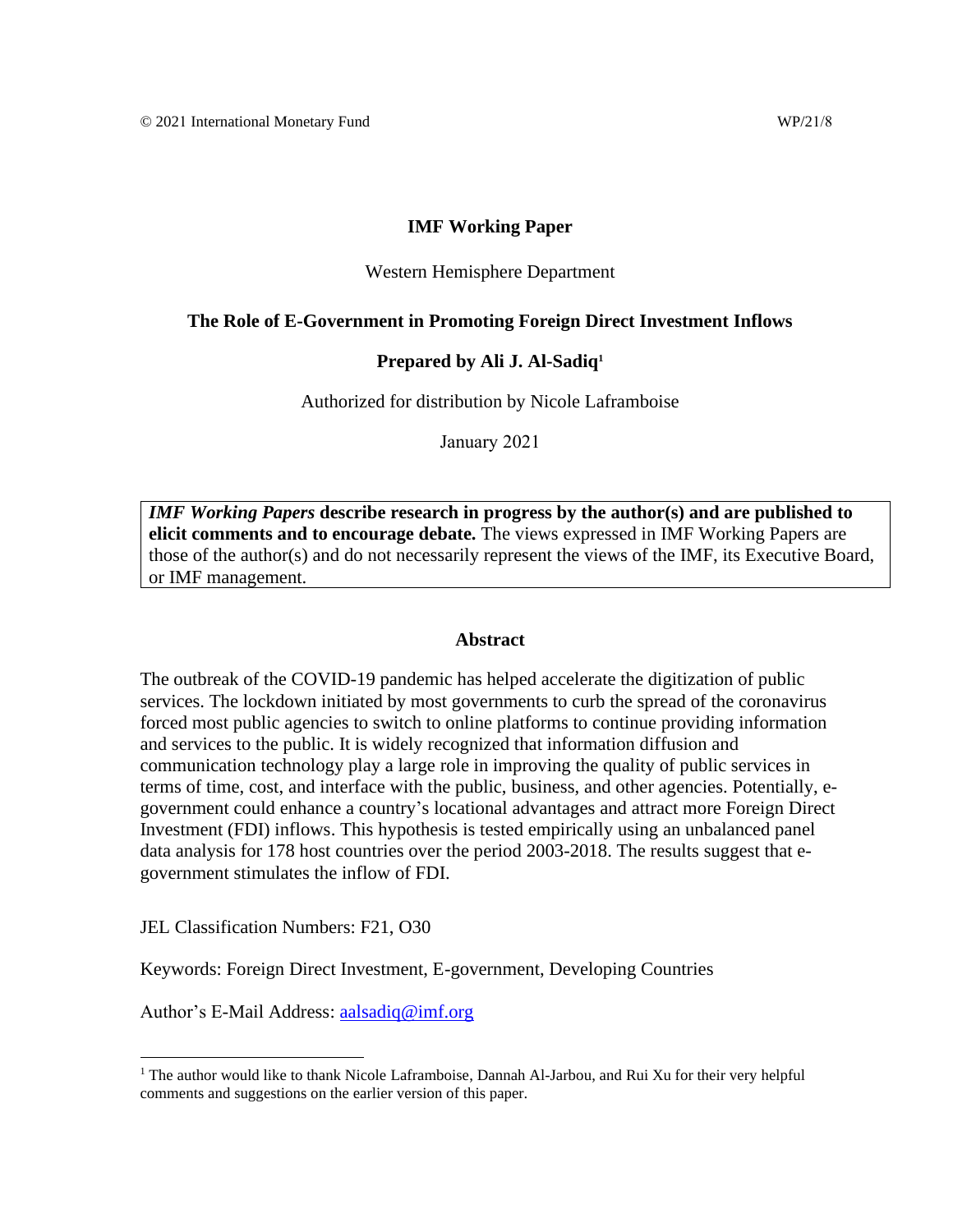# Contents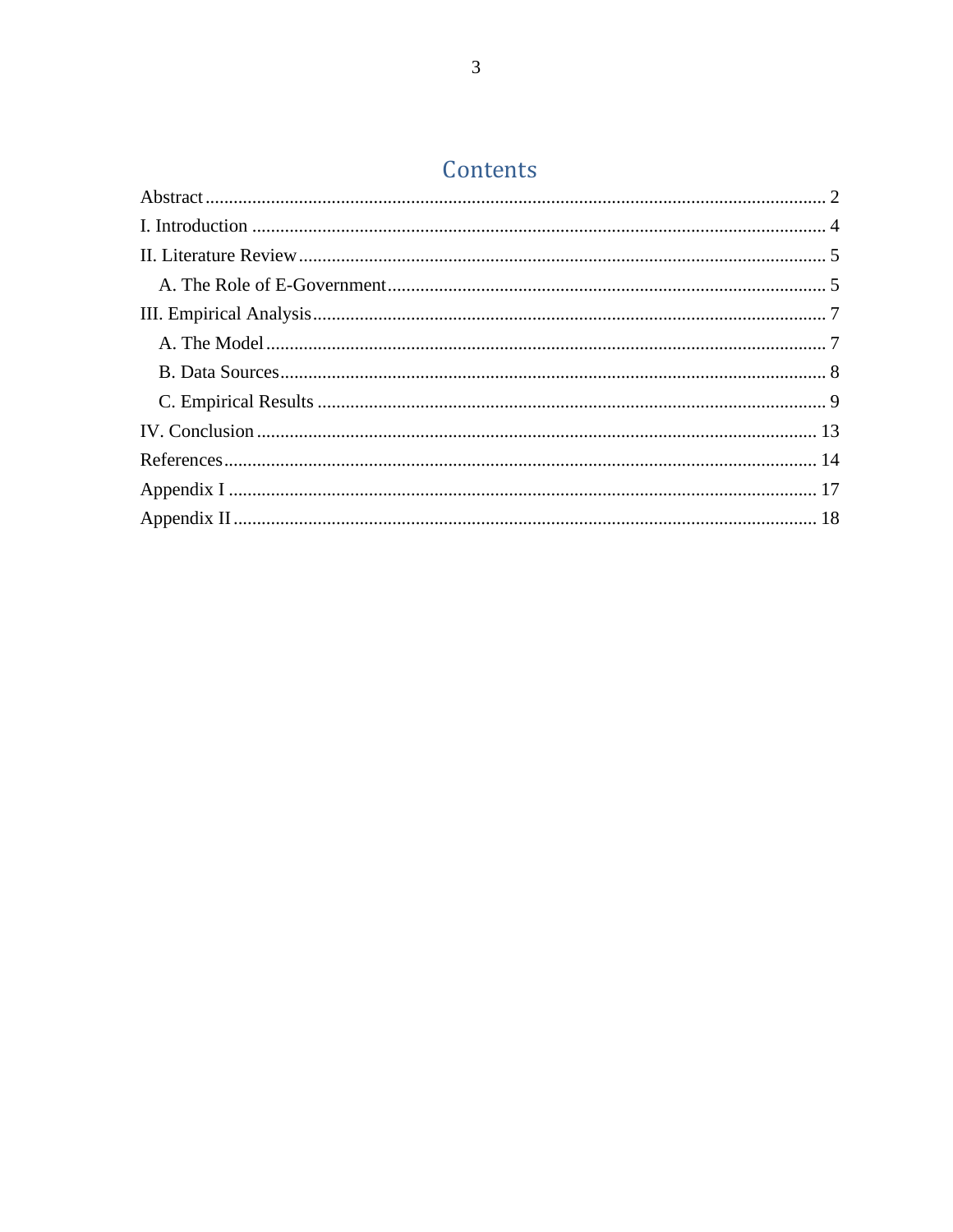#### **I. INTRODUCTION**

<span id="page-3-0"></span>The outbreak of the COVID-19 pandemic has played a major role in accelerating the digitization of public services globally. The lockdown initiated by most governments to curb the spread of the coronavirus forced most public agencies to switch to online platforms to continue providing routine information and services to the public. By default, this has highlighted the possibility and benefits of accelerating the digitization of public services to increase efficiency and help business and households flourish and drive economic growth.

A fundamental question in the literature on Foreign Direct Investment (FDI) is how can countries attract more FDI inflows? While the literature has identified several economic and non-economic factors that influence a country's attractiveness to FDI inflows, other locational advantages may still have an effect on the country's ability to attract more FDI. In particular, the spread of new information and communication technologies (ICTs) has reshaped the global system. There is wide recognition of the role that information diffusion and communication technology play in attracting FDI inflows (Al-Azzam and Abu-Shanab, 2014). Thus, the main question for which this study seeks to provide an empirical answer is whether the use of e-government services may help host countries remove obstacles or impediments to attracting FDI inflows into their territories.

E-government activities are designed to provide diverse public services to citizens, investors, and other agencies to conduct government operations through automated websites in a timeefficient, convenient, one-source, around the clock platform (Alfred, 2002). E-government services can improve a country's "locational" (see below) attractiveness through cost and time reductions, efficiency gains, greater transparency, and the accessibility of government information. This paper argues that improvements in e-government operations provided to public services can enhance its overall locational attractiveness and subsequently attract more FDI inflows.

No attempts have so far been made to investigate the link between the accessibility of government information and the volume of FDI a host country could receive. Therefore, the main purpose of this paper is to assess empirically the relationship between e-government and FDI inflows using data for 178 host countries, both advanced and developing, over the period 2003-2018.

The empirical results presented in this paper support the hypothesis that the presence of digital government in the form of e-government services could stimulate the inflow of FDI. Specifically, countries that implement and adopt ICTs are able to attract more FDI inflows than countries with weak ICT infrastructure. This finding is robust under different specifications and different estimation methods.

The rest of the paper is organized as follows: Section 2 presents the literature review and discusses the relationship between e-government and FDI inflows. Section 3 presents the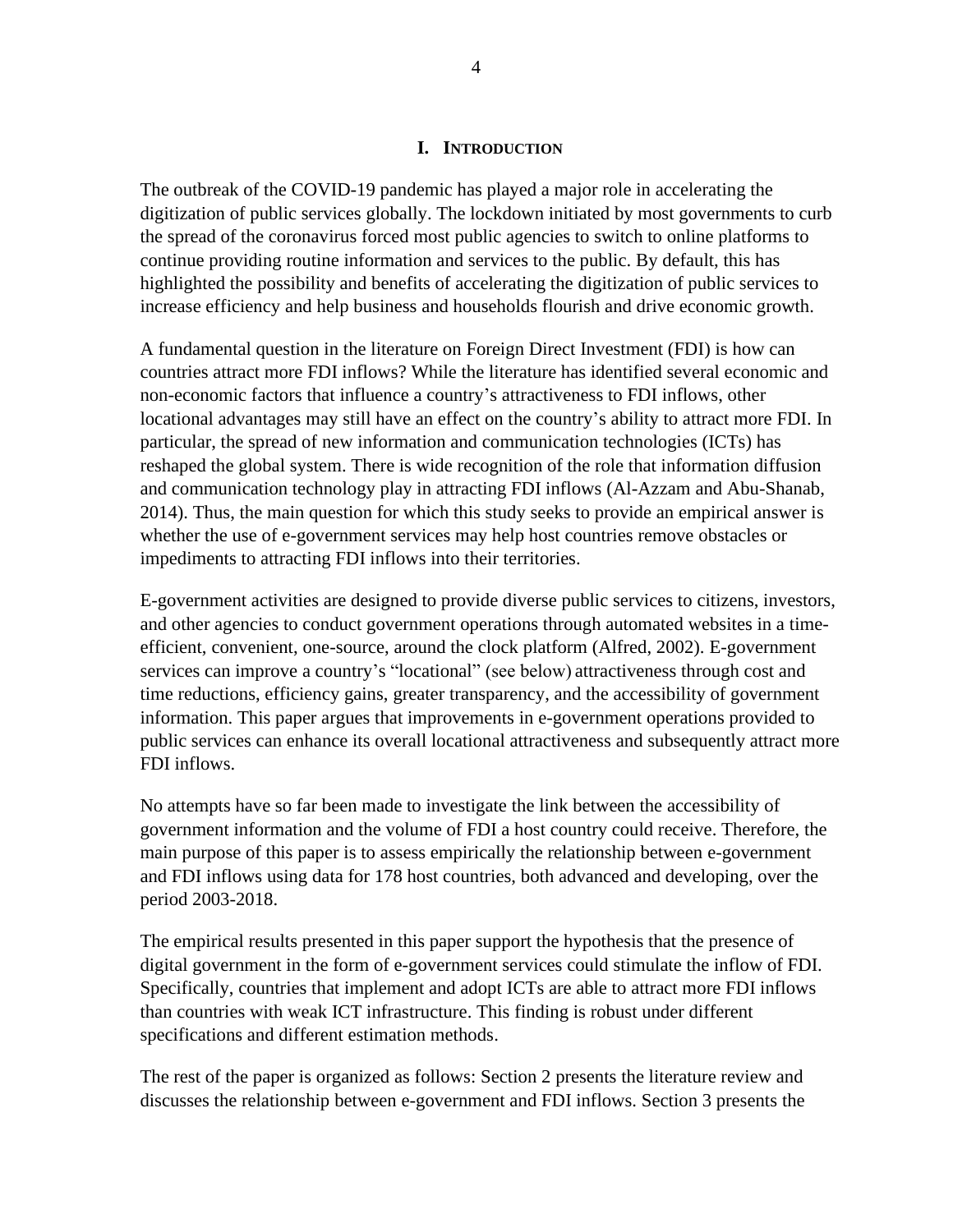model and econometric estimation method. Section 4 discuses the empirical results. The final section presents conclusions and policy implications.

#### **II. LITERATURE REVIEW**

<span id="page-4-0"></span>According to Dunning's (1977, 1981, and 1988) "eclectic paradigm", in order for a firm to engage in FDI activities, it must first have some competitive advantages in its home country that are specific to that firm. The ownership or 'O' advantages of the firm must also be transferable to foreign markets. Conditional on the existence of the 'O' advantages, there must also be certain features or characteristics of the foreign market that will allow the firm to reap the full benefits of its 'O' advantages in the host country. This second set of advantages is referred to as location 'L' advantages. Finally, also conditional on the existence of 'O' advantages, the firm must also possess internalization or 'I' advantages, those that allow a firm to maintain its competitive position by reducing transactions costs.

The 'L' advantages answer the "where the firm locates its production facility abroad" question. Location-specific attractiveness of the potential host country plays a key role in influencing the firm's locational decision. The location-specific advantages are relative and depend on host countries' economic, social, and political factors. The implementation and adoption of ICTs such as e-government are believed to enable countries to improve their location-specific attractiveness, which in turn enable them to attract more FDI into their territories.

#### **A. The Role of E-Government**

<span id="page-4-1"></span>E-government is "the use of ICT and its application by the government for the provision of information and public services to the people" (United Nations, 2004). From a theoretical perspective, e-government can enhance FDI inflows through direct and indirect channels. This paper focuses on the three main mechanisms through which e-government enhance a host county's locational advantages and subsequently attracts more FDI.

First, e-government can facilitate FDI inflows in the host country through cost and time reductions and associated efficiency gains. That is, implementing e-government services improves the effectiveness of the internal functions and processes of government services by linking different government departments and agencies into a one-stop site. Thus, providing services on-line significantly reduces the processing time and costs of various activities compared with the traditional way of handling operations. In the traditional way, an investor seeking to obtain a license to conduct business in a given country would typically spend time filling out application forms and visiting different government departments and agencies to complete the required information to obtain a license. On the other hand, the e-government model would circumvent these steps, in turn enhancing the quality of services in terms equity, accessibility of information, efficiency, and cost (Hirst and Norton (1998), cited in Valentina, 2004). For instance, in order to obtain an import or export license in Singapore prior to 1989, applicants had to fill out 21 different forms and wait 15 to 20 days for 23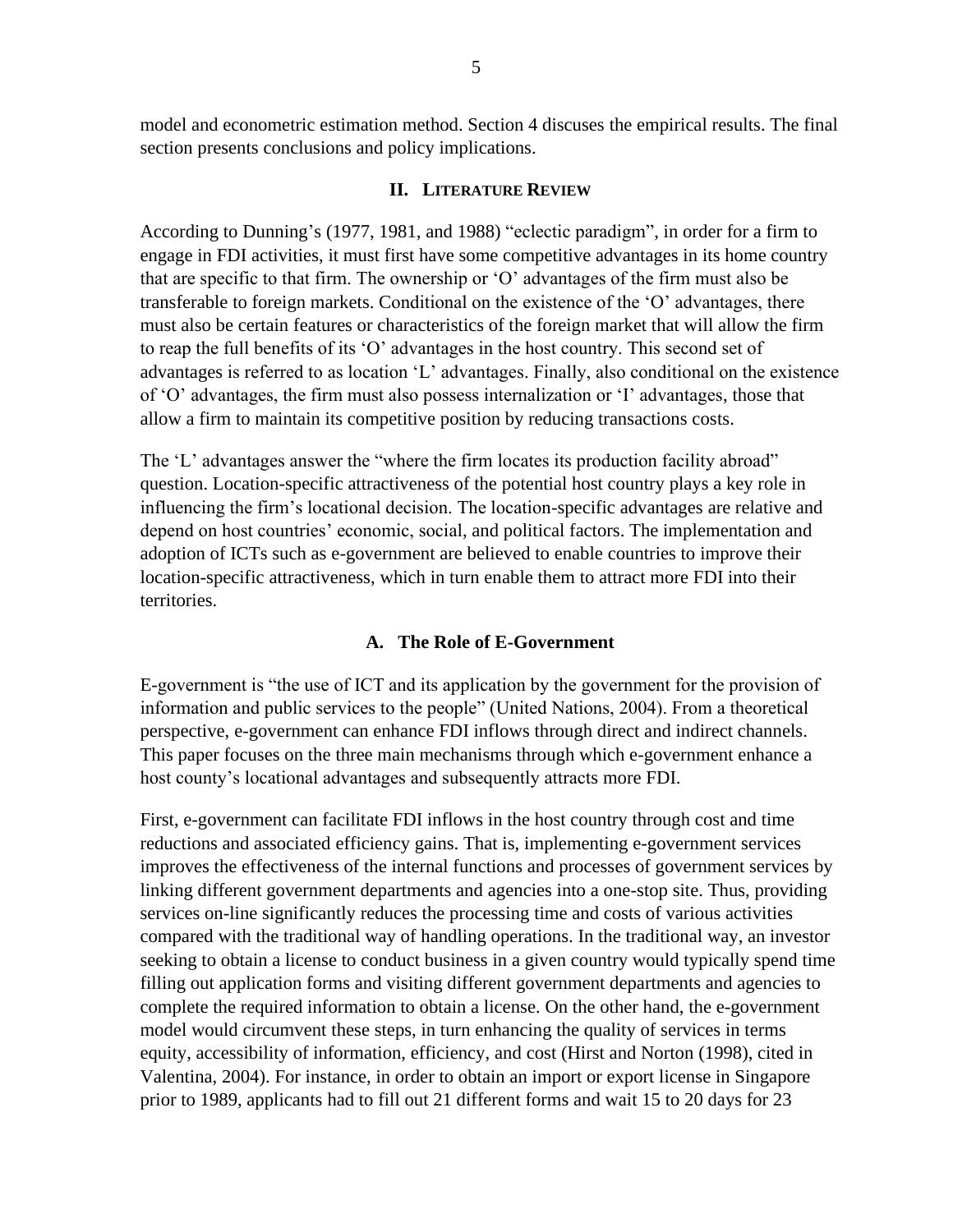government departments and agencies to process the request. However, after the government launched TradeNet in October 1989, only one online form was required and licenses were provided within 15 seconds (Al-Kibsi *et al*.,2001).<sup>2</sup>

The second way that digital government improves the provision of information and public services to people is related to how it makes governments more inclusive, effective, accountable, and transparent. The adoption of e-government services can make government more transparent to the public since it increases access to a greater range of information collected and generated by the government (Valentina, 2004). Thus, e-government can be an effective tool to fight corruption, such as bribes for acquiring business permits. For example, at the highest level in the Municipal Government of Seoul, Korea, concerns arose in 1998 about the existence of corruption in the issuing of local government licenses and permits. This led the government to introduce its Online Procedures Enhancement (OPEN) system in 1999 for civil applications, an anti-corruption web portal that provides citizens with a range of relevant information (Cho and Choi, 2004 and the World Bank, 2001). Thus, egovernment services helped to reduce corruption and red tape, which in turn helped investors become more competitive (Vindo, 2005).

The third key channel is by increasing access to information and knowledge about investment opportunities in the targeted host countries. Azubuike (2006) argues that egovernment enhances an investor's knowledge of the behaviors and operations of institutions in the target host economy. In international trade literature, distance between two countries is negatively associated with the volume of trade between them. However, in FDI literature, greater distance between two countries introduces information asymmetry, which is considered an indirect barrier to investment (Bekaert 1995). Physical distance between the source and host countries is taken into account in the investment "location" decision since it increases transport and communication costs. For instance, Portes and Rey (2005) examine bilateral international equity flows in 14 countries and find that informational friction is a major determinant of asset flows and distance between the home and host countries, used as a proxy of information asymmetries, is found to impede portfolio diversification internationally.

From an empirical perspective, Addison and Heshmati (2003) suggest that the spread of Information Technology (IT) is one of the new international determinants of FDI to developing countries. Using the number of phones per 1,000 people in the host country as a proxy for the IT infrastructure, they find evidence that IT increases FDI to developing countries. Gani and Sharma (2003), using data on high-income countries, reached the same conclusion. IT achievement and diffusion, such as mobile phones and internet hosts, are among major factors in stimulating the inflows of FDI. Choi (2003) argues that foreign

<sup>&</sup>lt;sup>2</sup> Several studies argue that information technology (IT) has significant potential to contribute to efficiency gains and cost reductions for private sectors (Tapscott, 1996; Amit and Zott, 2001; Malhotra, 2001).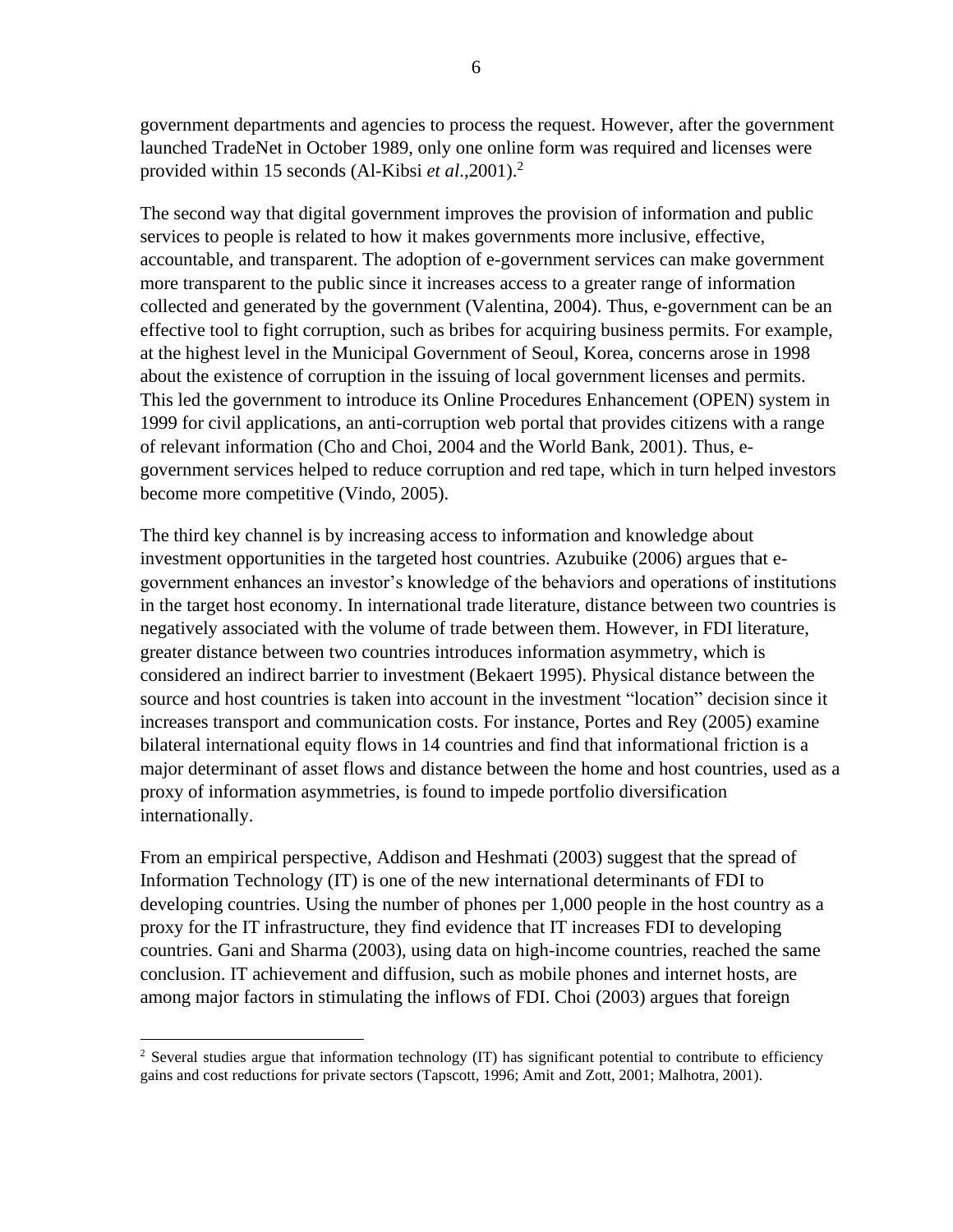investors may be attracted to countries with more internet availability. Well-established internet infrastructure improves productivity by lowering search cost and entry barriers. Reynolds *et al.* (2004) assess whether the level of telecommunications infrastructure in the host country is a determining factor in attracting FDI. A significant positive linkage is found between telecommunication and FDI. Other empirical studies find that e-government has a negative impact on corruption while promoting economic growth (Majeed (2020) and Machova *et al*., (2018)).

This study complements the literature on the effects of the accessibility of government information on FDI location. It distinguishes itself from the existing literature in using a new index for e-government which incorporates a country's official online presence, evaluates its telecommunications infrastructure, and assesses its human development capacity.

#### **III. EMPIRICAL ANALYSIS**

#### **A. The Model**

<span id="page-6-1"></span><span id="page-6-0"></span>In order to evaluate empirically the role of government information accessibility in the host country on the volume of FDI inflows, an unbalanced panel data analysis is applied. The FDI equation is built in the following linear form:

$$
log (FDI/PoP)_{i,t} = \beta_0 + \beta_1 (E-Gov)_{i,t} + x'_{i,t} \beta + \eta_i + \varepsilon_{i,t}
$$
 (1)

Where  $(i)$  is the country subscript,  $(t)$  is time subscript,  $(\beta)$ s are unknown parameters to be estimated, *xi,* is a set vector of explanatory variables chosen to control for individual country specific characteristics and is based upon related existing empirical work, (η) is timeinvariant country-specific factors, and  $(\varepsilon)$  is the random disturbance term. The main objective of this empirical exercise is to estimate the sign and magnitude of  $(\beta 1)$ , i.e., the marginal effect of e-government on FDI inflows. The effects of the control variables are the secondary interests of this study. The dependent variable is total FDI inflows received by a host country (*i*) at time (*t*) divided by the host country's total population, i.e., FDI per capita.

The key independent variable is the **E-Gov** index scale in the host country which aims to repreasent the capacity of a country to deliver online information and services. The UN's E-Government Development Index (EGDI) was first created in 2003 and has been updated as part of the bi-annual E-government Survey published by the United Nations Department of Economic and Social Affairs. The EGDI, is a survey composite index based on a weighted average of three normalized indices: (1) the Online Service Index, (2) the Telecommunication Infrastructure Index (TII), and (3) the Human Capital Index (HCI). The index ranges from 0—zero readiness to adopt or implement e-government activities—to 1, a full level of readiness (see Appendix I for further discussion on this index). Denmark, followed by the Republic of Korea, and Estonia, lead the world in providing government services and information through the internet, according to the 2020 EGDI. The remaining countries in the top 10 are Finland, Australia, Sweden, United Kingdom, New Zealand, the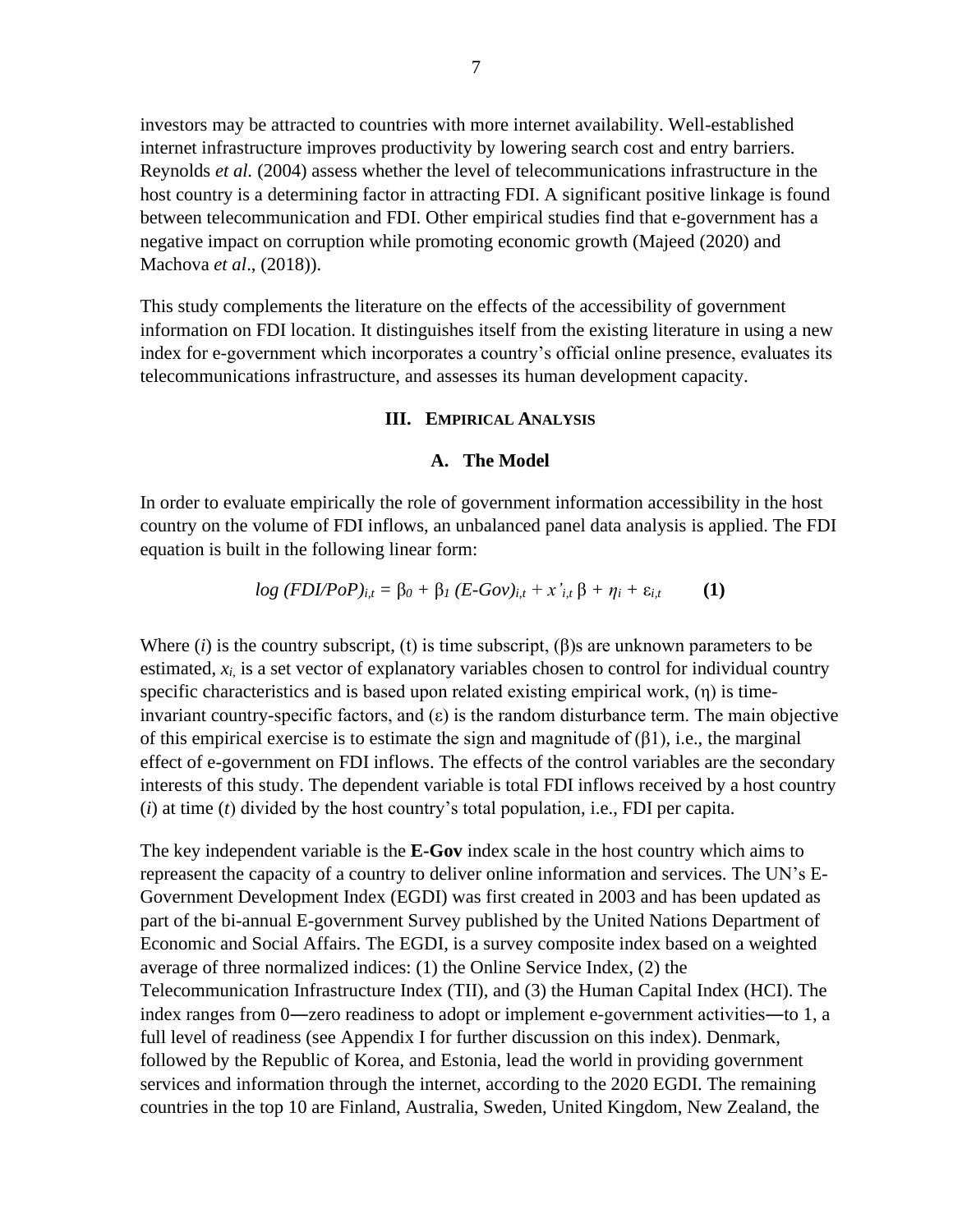U.S., Netherlands, Singapore, Iceland, Norway, and Japan. Among developing countries, Bhutan, Bangladesh and Cambodia have become leaders in digital government development, advancing from the middle to the high EGDI group in 2020. Geographically by region, in 2020 Europe (0.82) continues to lead with the highest regional EGDI, followed by Asia (0.64), the Americas (0.63), Oceania (0.51) and finally Africa (0.39).



Source: the United Nations' e-Government Knowledgebase

The choice of control variables is motivated by the related existing empirical studies and data availability. We control for the host countries' level of development and market potential as measured by their GDP per capita, GDP growth rate, and population growth, respectively. We expect that FDI inflows are positively associated with these factors. The degree of openness to international trade is measured by total exports and imports as a percentage of GDP, whose effect is also expected to be positive. Macroeconomic instability is controlled by the inflation rate in host countries where a negative relationship is expected since high inflation causes uncertainty and instability. In addition, the rule of law is included as a general measure of institutional quality, corruption, and political stability.

#### **B. Data Sources**

<span id="page-7-0"></span>We employ an unbalanced panel data for 178 developed and developing countries over the period 2003-2018. Data on FDI inflows and macroeconomic variables come from the World Bank's *World Development Indicators* (WDI, 2020). Data on institutional quality and corruption come from the International Country Risk Guide (ICRG). Data on political risk come Gibney *et al*., (2020) and data on e-government are based on the UN's EGDI. Details and sources of the data used are presented in Appendix II. Appendix Tables 1, 2, and 3 present the descriptive statistics, correlation matrix, and the list of sample countries, respectively. As shown in the Appendix Table 1, there are considerable variations in the E-Gov index across-countries, ranging from 0.07 in Central African Republic to 0.88 in the U.S. Moreover, there is a positive correlation between the country's income level and its egovernment development index.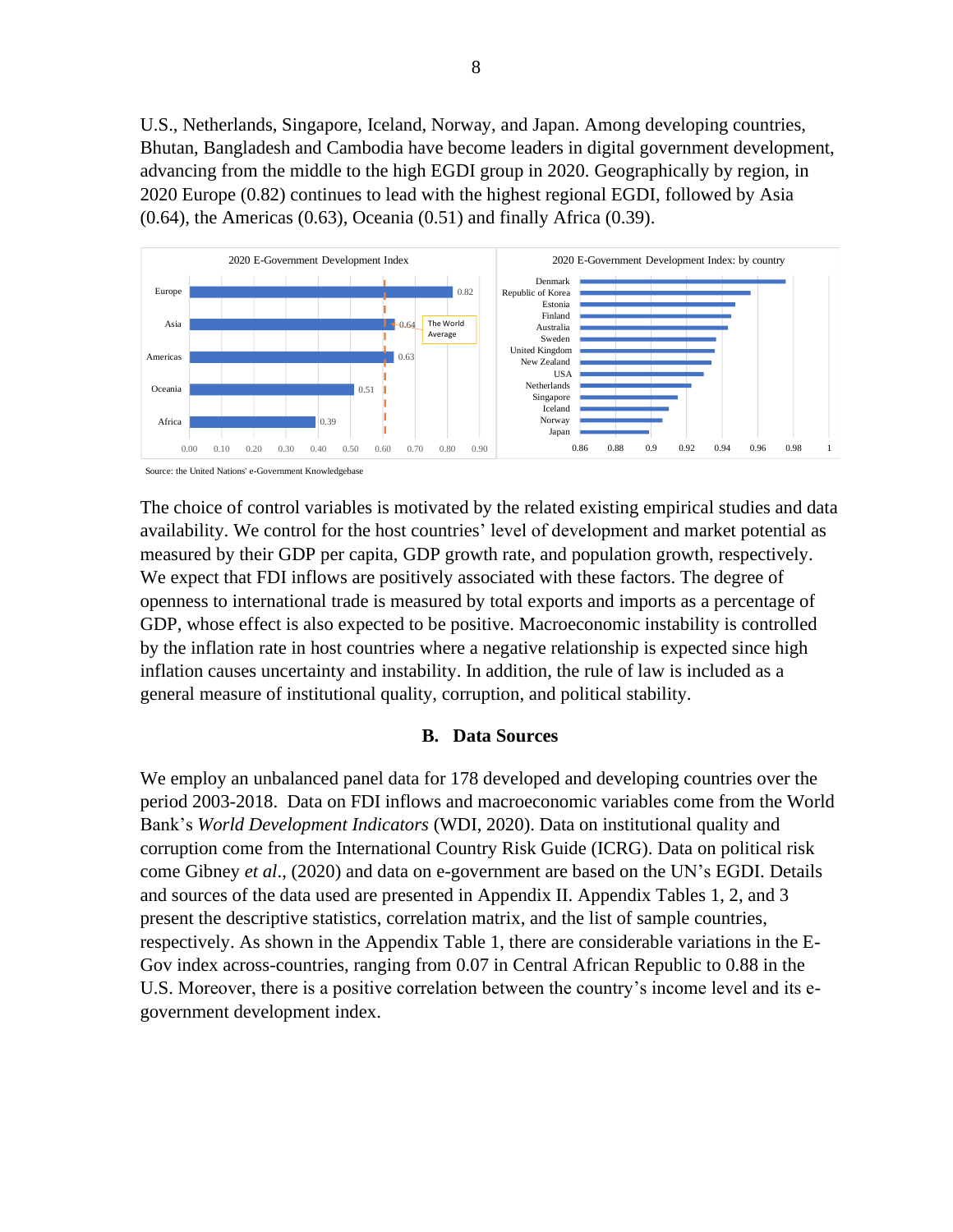

Source: Author's calculations. Data on real GDP per capita come from WDI, 2020 and data on E-government index come from the UN's EGDI.

#### **C. Empirical Results**

<span id="page-8-0"></span>The model described above is estimated by a means of Fixed Effects to control for time invariant country-specific factors. The regression results are presented in Table 1. Six different regressions are run: Model (1) employs the full sample of developed and developing countries; Model (2) reports the results after adding the quality of institutions, corruption, and political risk variables into Model (1); Model (3) estimates the model for a sample containing only developing countries (excluding the high-income OECD countries); Model (4) reports the results after adding the quality of institution, corruption, and political risk variables into Model (3); and Models (5) and (6) estimate the model for a sample containing developing countries after excluding small states.

As can be seen from the results presented under column (1), the coefficient of the egovernment variable is positive and significant at the 1.0 percent level, suggesting that the accessibility of government information on-line stimulates FDI inflows. Thus, *ceteris paribus*, countries with high levels of ICTs over the period 2003-2018 have received more FDI inflows. The results are robust even after controlling for other factors, as seen from column (2). Since Blonigen and Wang (2004) find that the factors that determine the location of FDI inflows vary systematically across developed and developing countries, developed countries are excluded from the sample and separate regressions were run including only developing countries. The results presented in columns (3)-(6) show that the empirical results are not sensitive to the sample specifications and thus reach the same conclusion.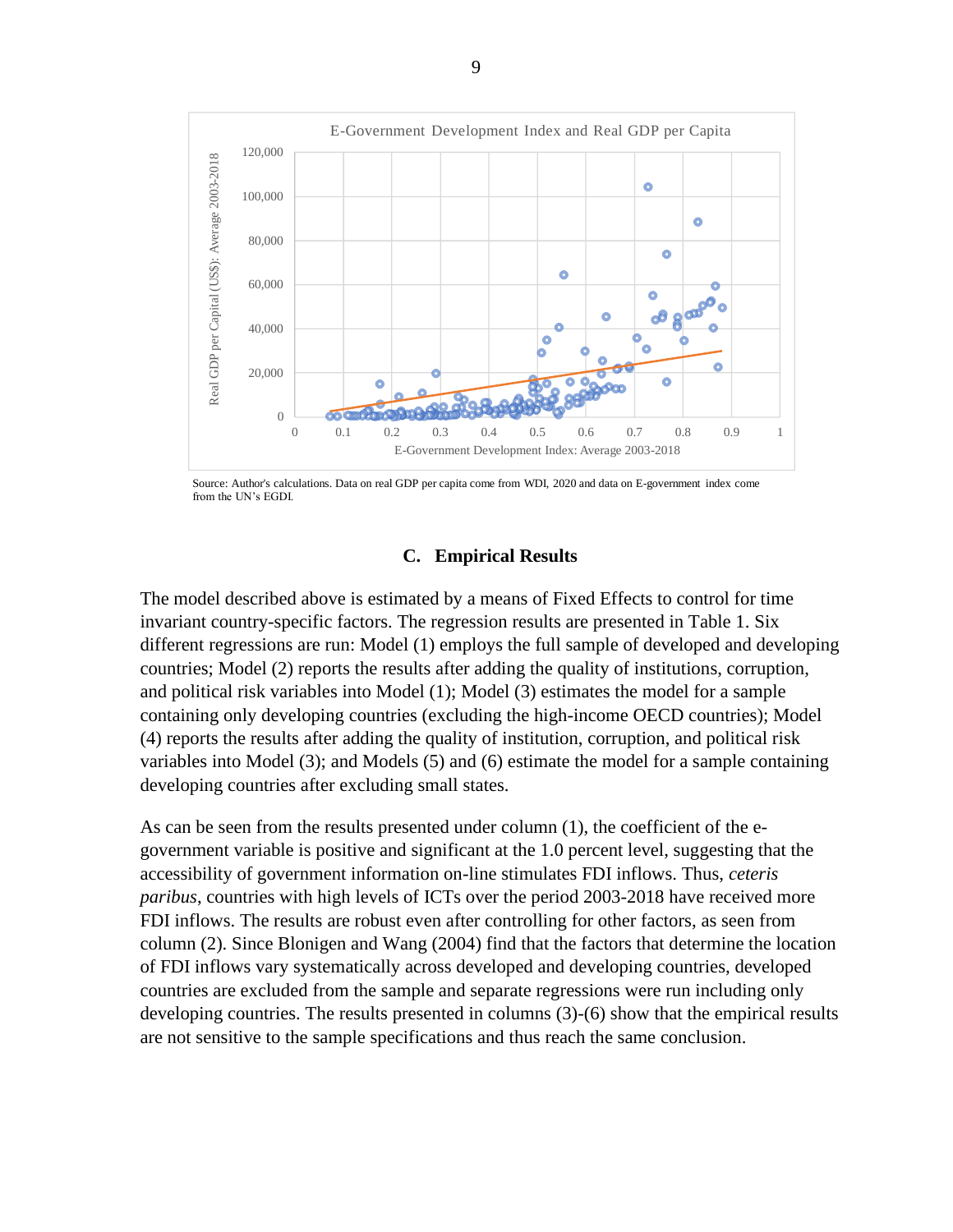|                                                            | Dependent Variable: log of FDI inflows per captia: 2003-2018 |                      |                      |                             |                      |                        |  |  |  |
|------------------------------------------------------------|--------------------------------------------------------------|----------------------|----------------------|-----------------------------|----------------------|------------------------|--|--|--|
| <b>Independent Variables</b>                               |                                                              | <b>Full Sample</b>   |                      | <b>Developing Countries</b> |                      |                        |  |  |  |
|                                                            | (1)                                                          | (2)                  | (3)                  | (4)                         | $(5)$ 1/             | $(6)$ 1/               |  |  |  |
| E-Government index                                         | $1.0**$                                                      | $1.8**$              | $0.89**$             | $1.8**$                     | $1.1**$              | $1.9**$                |  |  |  |
|                                                            | (2.33)                                                       | (3.19)               | (1.96)               | (2.83)                      | (2.20)               | (2.97)                 |  |  |  |
| log (GDP per capita)                                       | $2.0***$<br>(7.22)                                           | $1.63***$<br>(5.41)  | $2.1***$<br>(7.11)   | $1.7***$<br>(5.20)          | $2.1***$<br>(6.68)   | $1.6***$<br>(5.05)     |  |  |  |
| Real GDP growth                                            | $0.01*$<br>(1.85)                                            | 0.01<br>(1.25)       | $0.01*$<br>(1.85)    | 0.01<br>(1.25)              | $0.01*$<br>(1.77)    | 0.01<br>(1.23)         |  |  |  |
| Population growth                                          | 0.05<br>(1.39)                                               | $0.08*$<br>(1.70)    | $0.07*$<br>(1.71)    | $0.1**$<br>(1.98)           | $0.07*$<br>(1.66)    | $0.1*$<br>(1.87)       |  |  |  |
| Open                                                       | 0.003<br>(1.61)                                              | 0.001<br>(0.62)      | $0.004*$<br>(1.71)   | 0.002<br>(0.77)             | 0.004<br>(1.52)      | 0.001<br>(0.61)        |  |  |  |
| Inflation                                                  | 0.004<br>(0.84)                                              | 0.0003<br>(0.08)     | 0.004<br>(0.85)      | 0.0005<br>(0.12)            | 0.003<br>(0.65)      | $-0.0002$<br>$(-0.05)$ |  |  |  |
| Corruption index                                           |                                                              | $-0.05$<br>$(-0.66)$ |                      | $-0.05$<br>$(-0.58)$        |                      | $-0.04$<br>$(-0.56)$   |  |  |  |
| Institutional quality                                      |                                                              | $0.3***$<br>(2.98)   |                      | $0.3***$<br>(2.92)          |                      | $0.3***$<br>(2.92)     |  |  |  |
| Political risk                                             |                                                              | 0.01<br>(0.30)       |                      | 0.01<br>(0.25)              |                      | 0.03<br>(0.50)         |  |  |  |
| No. of Observations<br>No. of Group                        | 1478<br>178                                                  | 1102<br>132          | 1270<br>152          | 901<br>107                  | 1175<br>140          | 883<br>105             |  |  |  |
| R-Squared-within<br>R-Squared-Between<br>Overall R-Squared | 0.19<br>0.70<br>0.19                                         | 0.17<br>0.75<br>0.18 | 0.22<br>0.75<br>0.22 | 0.21<br>0.77<br>0.22        | 0.22<br>0.74<br>0.22 | 0.22<br>0.77<br>0.22   |  |  |  |
|                                                            |                                                              |                      |                      |                             |                      |                        |  |  |  |

#### **Table 1: E-Government and FDI Inflows**

#### **Notes**

1/ Excluding small states.

2/ All regressions include a constant term and are estimated by Fixed Effects Model.

3/ Robust t-values are in parentheses. \*\*\*, \*\* and \* indicate statistical significance at 1 percent, 5 percent and 10 percent levels, respectively.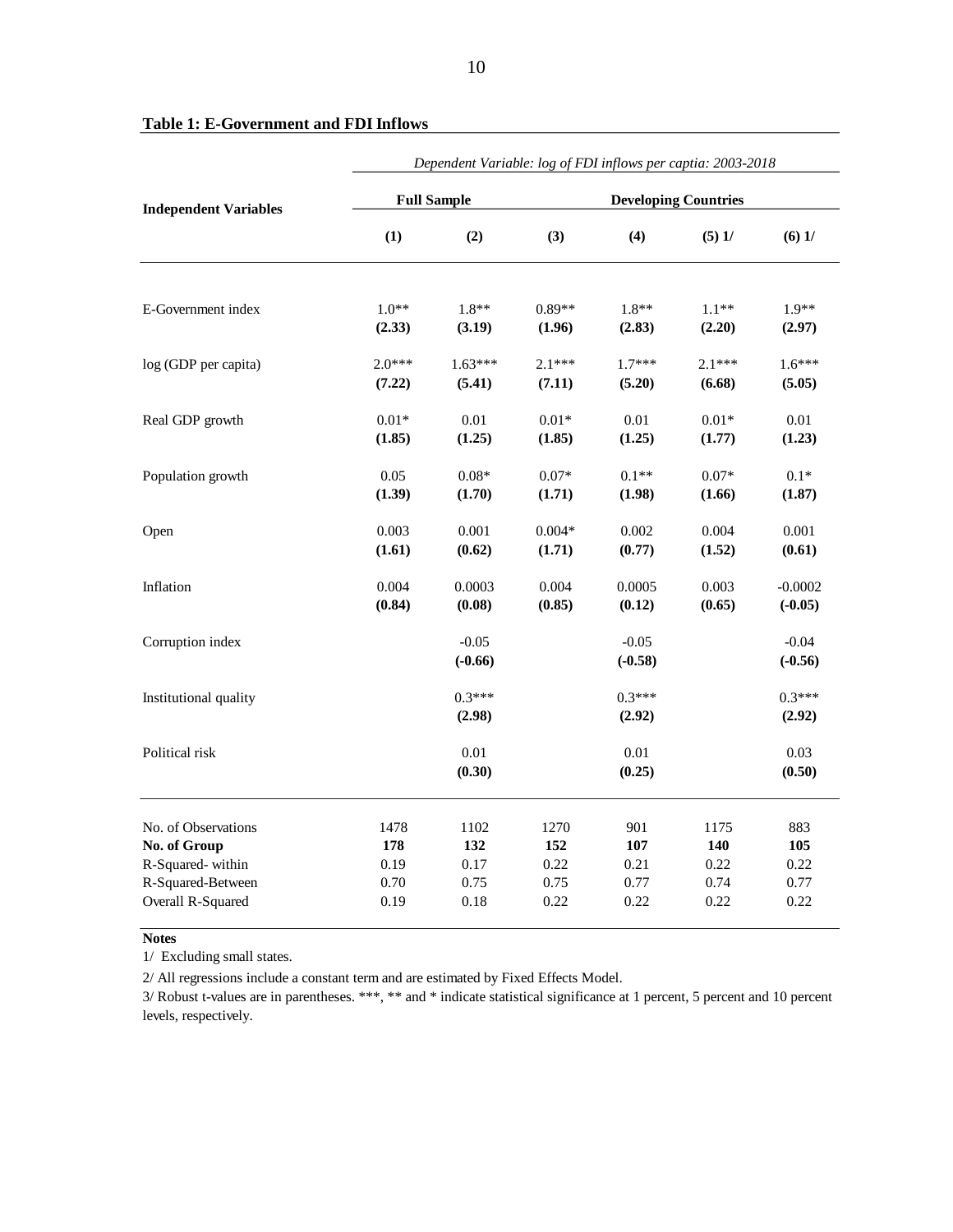With the exception of the coefficients produced for inflation and political risk, which have the opposite sign, all the control variables have the expected effects and are consistent with the literature of the determinants of FDI location. The host country's level of development is positive and highly significant at the 1.0 percent level in all models. The growth rate of GDP and population, which are proxies for market potential, are also positive, implying that foreign investors are forward looking. The degree of openness to international trade is also positive but insignificant in all models. the estimated coefficients on the quality of institutions are positive and statistically significant in all models while corruption and political risk are found to be insignificant in all models.

The above results suggest that e-government services enhance FDI inflows. To evaluate our results, we undertake a further check in order to come to a conclusion on the effects of egovernment by exploring alternative estimation methods. Two different estimation methods; namely Pooled OLS (POLS) and the Random Effects (RE) model are considered. These two methods mainly differ in the treatment of the intercept term. POLS assumes that the intercept term is constrained to be equal across groups, and so the POLS is unbiased, consistent and efficient (Greene, 2003: p. 285).<sup>3</sup> The RE model assumes that the individual effect is itself a random variable rather than being a fixed constant, composed of a common mean and a random element to each cross-section. Thus, in this case, the individual effect is assumed to be uncorrelated with the explanatory variables. In the RE model, the individual and possibly time effects are combined with the  $(\epsilon)$  term to create a composite error term. As this composite error term is typically non-spherical, a Generalized Least Squares (GLS) approach is required. The benefit of this approach is that there are fewer parameters to estimate. Yet the RE model is more efficient than the Fixed Effects model only if the individual effects are uncorrelated with the independent variables (Greene, 2003: p. 293).

Equation (1) is re-estimated using those two estimators. The results are reported in Table 2: the significance of the E-Gov index on FDI inflows remains consistent in all the alternative specifications.

<sup>&</sup>lt;sup>3</sup> The Fixed Effects (FE) model allows some heterogeneity across cross-sectional groups in pooled data and so the FE model assumes that the individual effects vary across-groups but are the same over time within a given group. One advantage of using the FE model is that we can control for unobservable individual-specific fixed effects (Greene, 2003: p. 285). On the other hand, with the FE model it is not possible to incorporate time invariant variables thus significant degrees of freedom are lost (Baltagi, 2005: p. 13).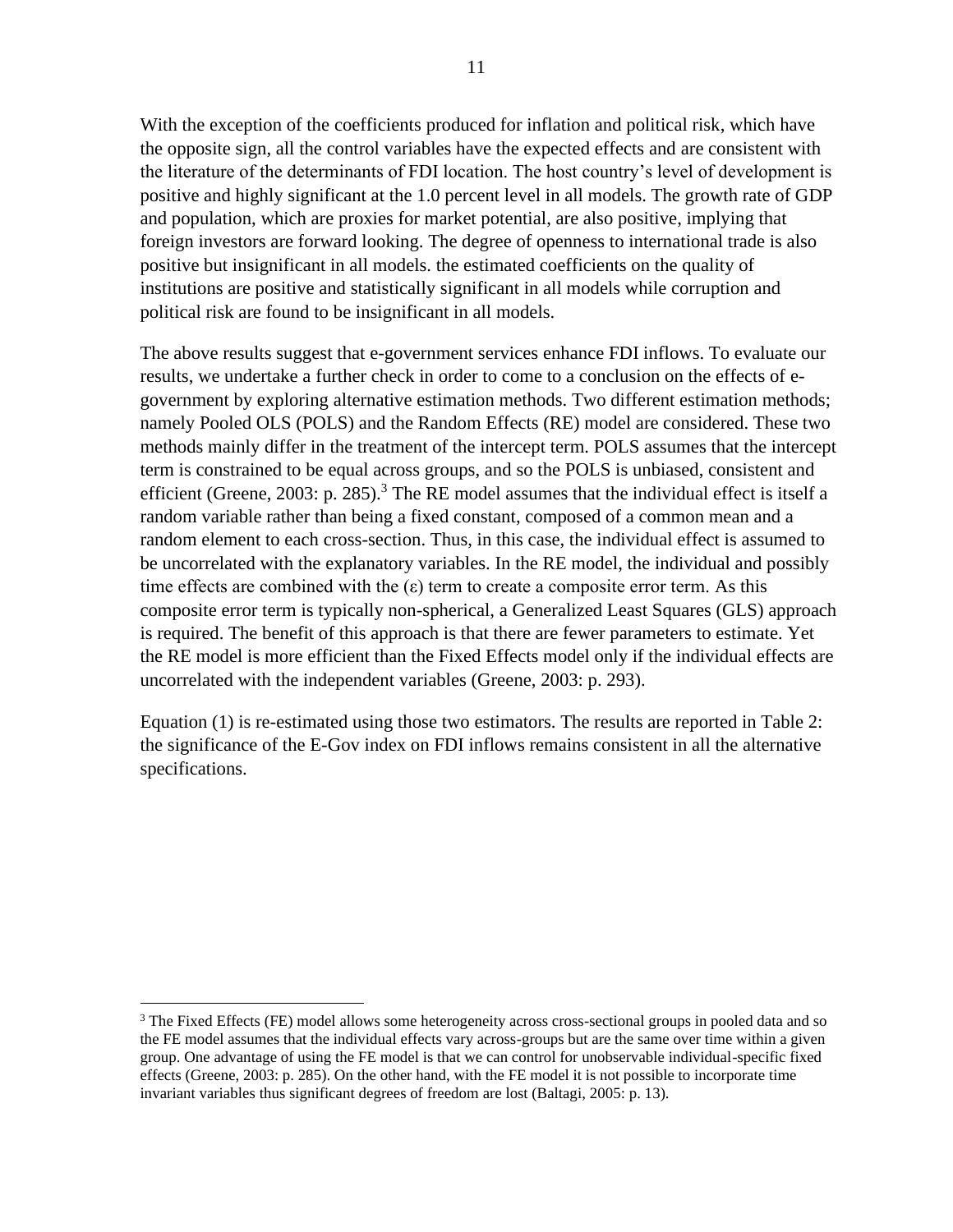|                              | Dependent Variable: log of FDI inflows per captia: 2003-2018 |            |                |                             |           |           |  |  |  |  |
|------------------------------|--------------------------------------------------------------|------------|----------------|-----------------------------|-----------|-----------|--|--|--|--|
|                              |                                                              | Pooled OLS |                | <b>Random Effects Model</b> |           |           |  |  |  |  |
| <b>Independent Variables</b> | (1)                                                          | (2)        | (3)            | (1)                         | (2)       | (3)       |  |  |  |  |
| E-Government index           | $0.7*$                                                       | $1.3***$   | $1.7***$       | $1.8***$                    | $2.0***$  | $2.2***$  |  |  |  |  |
|                              | (2.26)                                                       | (3.66)     | (4.95)         | (4.39)                      | (4.67)    | (5.30)    |  |  |  |  |
| log (GDP per capita)         | $0.7***$                                                     | $0.8***$   | $0.7***$       | $0.8***$                    | $0.8***$  | $0.7***$  |  |  |  |  |
|                              | (16.19)                                                      | (15.30)    | (14.60)        | (9.18)                      | (8.66)    | (8.61)    |  |  |  |  |
| Real GDP growth              | 0.01                                                         | 0.01       | 0.01           | 0.01                        | 0.01      | 0.01      |  |  |  |  |
|                              | (0.91)                                                       | (0.93)     | (1.07)         | (1.09)                      | (1.16)    | (1.14)    |  |  |  |  |
| Population growth            | $0.05**$                                                     | $0.05*$    | $0.06**$       | $0.09**$                    | $0.09***$ | $0.09***$ |  |  |  |  |
|                              | (2.58)                                                       | (2.51)     | (2.96)         | (3.26)                      | (3.55)    | (3.51)    |  |  |  |  |
| Open                         | $0.01***$                                                    | $0.01***$  | $0.01***$      | $0.01***$                   | $0.01*$   | $0.01*$   |  |  |  |  |
|                              | (13.24)                                                      | (8.70)     | (8.97)         | (4.10)                      | (2.44)    | (2.53)    |  |  |  |  |
| Inflation                    | $-0.002$                                                     | $-0.003$   | $-0.002$       | $-0.002$                    | $-0.002$  | $-0.002$  |  |  |  |  |
|                              | $(-0.36)$                                                    | $(-0.27)$  | $(-0.60)$      | $(-0.47)$                   | $(-0.27)$ | $(-0.54)$ |  |  |  |  |
| Corruption index             | $-0.07$                                                      | $-0.06$    | 0.001          | $-0.02$                     | $-0.05$   | $-0.03$   |  |  |  |  |
|                              | $(-1.55)$                                                    | $(-1.08)$  | (0.02)         | $(-0.43)$                   | $(-0.64)$ | $(-0.38)$ |  |  |  |  |
| Institutional quality        | $-0.02$                                                      | $-0.02$    | $-0.02$        | 0.04                        | 0.06      | 0.06      |  |  |  |  |
|                              | $(-0.74)$                                                    | $(-0.65)$  | $(-0.46)$      | (0.75)                      | (0.92)    | (0.94)    |  |  |  |  |
| Political risk               | $-0.07*$                                                     | $-0.11**$  | $-0.11**$      | $-0.01$                     | $-0.03$   | $-0.02$   |  |  |  |  |
|                              | $(-2.02)$                                                    | $(-2.73)$  | $(-2.70)$      | $(-0.29)$                   | $(-0.60)$ | $(-0.40)$ |  |  |  |  |
| No. of Observations          | 1102                                                         | 901        | 883            | 1102                        | 901       | 883       |  |  |  |  |
| No. of Group                 | 132                                                          | 107        | 105            | 132                         | 107       | 105       |  |  |  |  |
| R-Squared-within             | $ \!-$                                                       | $-$        | $-$            | 0.14                        | 0.19      | 0.19      |  |  |  |  |
| R-Squared-Between            | Ξ.                                                           | L.         | $\overline{a}$ | 0.81                        | 0.80      | 0.80      |  |  |  |  |
| Overall R-Squared            | 0.71                                                         | 0.67       | 0.70           | $\overline{\phantom{a}}$    | --        | --        |  |  |  |  |

**Notes** 

1/ Excluding small states.

2/ All regressions include a constant term and are estimated by Fixed Effects Model.

3/ Robust t-values are in parentheses. \*\*\*, \*\* and \* indicate statistical significance at 1 percent, 5 percent and 10 percent levels, respectively.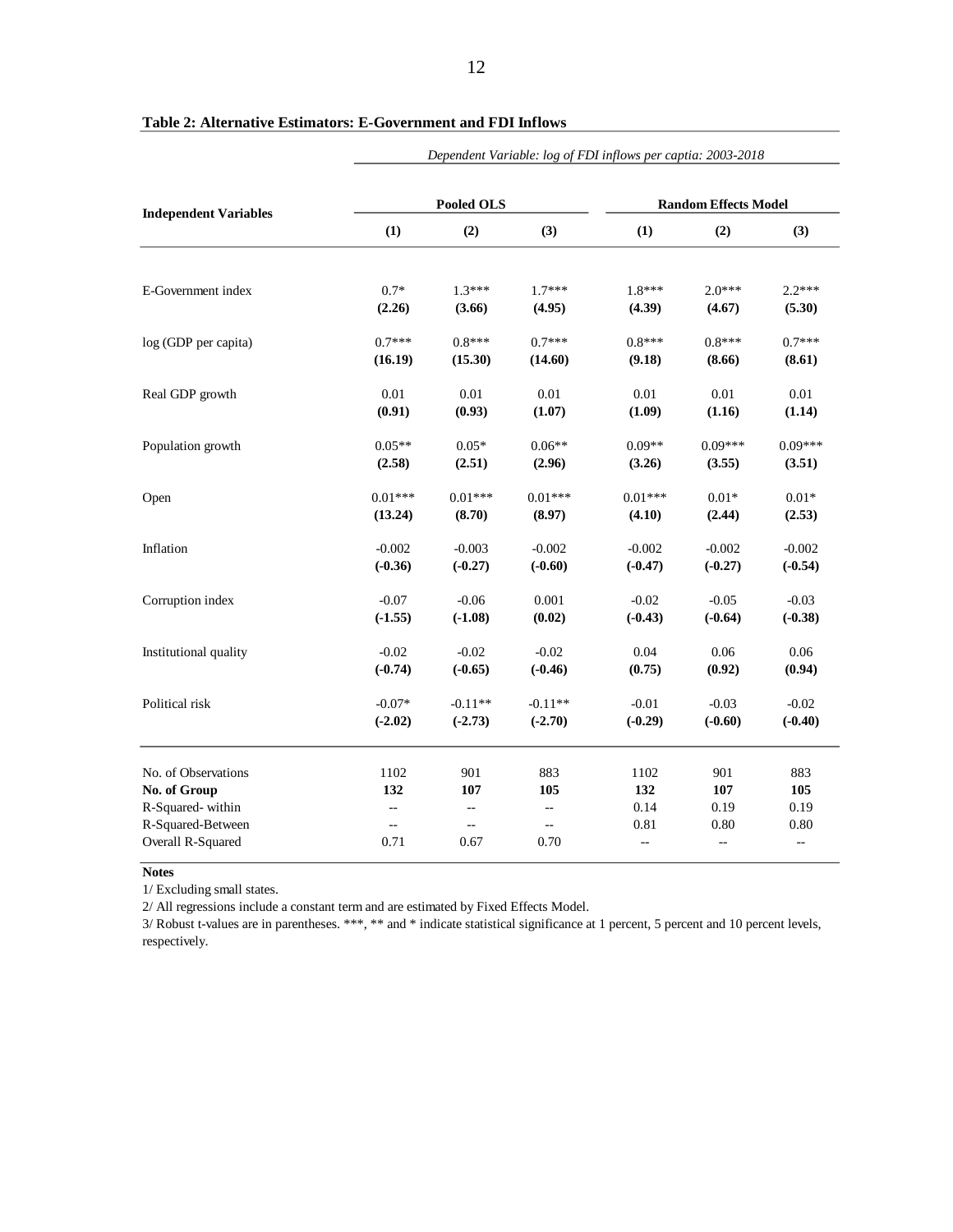<span id="page-12-0"></span>While the literature on the determinants of FDI location has identified several factors (economic and non-economic) that influence a country's attractiveness to FDI, e-government could enhance a country's ability to attract more FDI into its territory. E-government has been found to play a vital role in improving the efficiency and effectiveness of internal functions and processes of government by linking different government departments and agencies into one site. This improves the flow of information among different government departments and agencies, reducing processing time and bureaucratic and inefficient approval procedures. It also makes government more inclusive, accountable, and transparent, which helps reduce red tape and the opportunity for corruption. All told, e-government can lower the costs of doing business and raise the potential return on investment, factors attractive to FDI.

The main objective of this study is to estimate empirically the impact of e-government on FDI flows into the host country's territory. Using an unbalanced panel data for 178 host developed and developing countries over the period 2003-2018, the empirical evidence presented in this study supports the hypothesis that better e-government services are correlated with higher FDI inflows.

There are many benefits to moving to digital government, including lowering costs and raising the efficiency and effectiveness of public services. The findings in this study confirm that it has important implications for attracting FDI inflows. In addition to the benefits of greater efficiency and effectiveness, it is suggested that the development of digital government services should be a top priority for countries who want to attract FDI.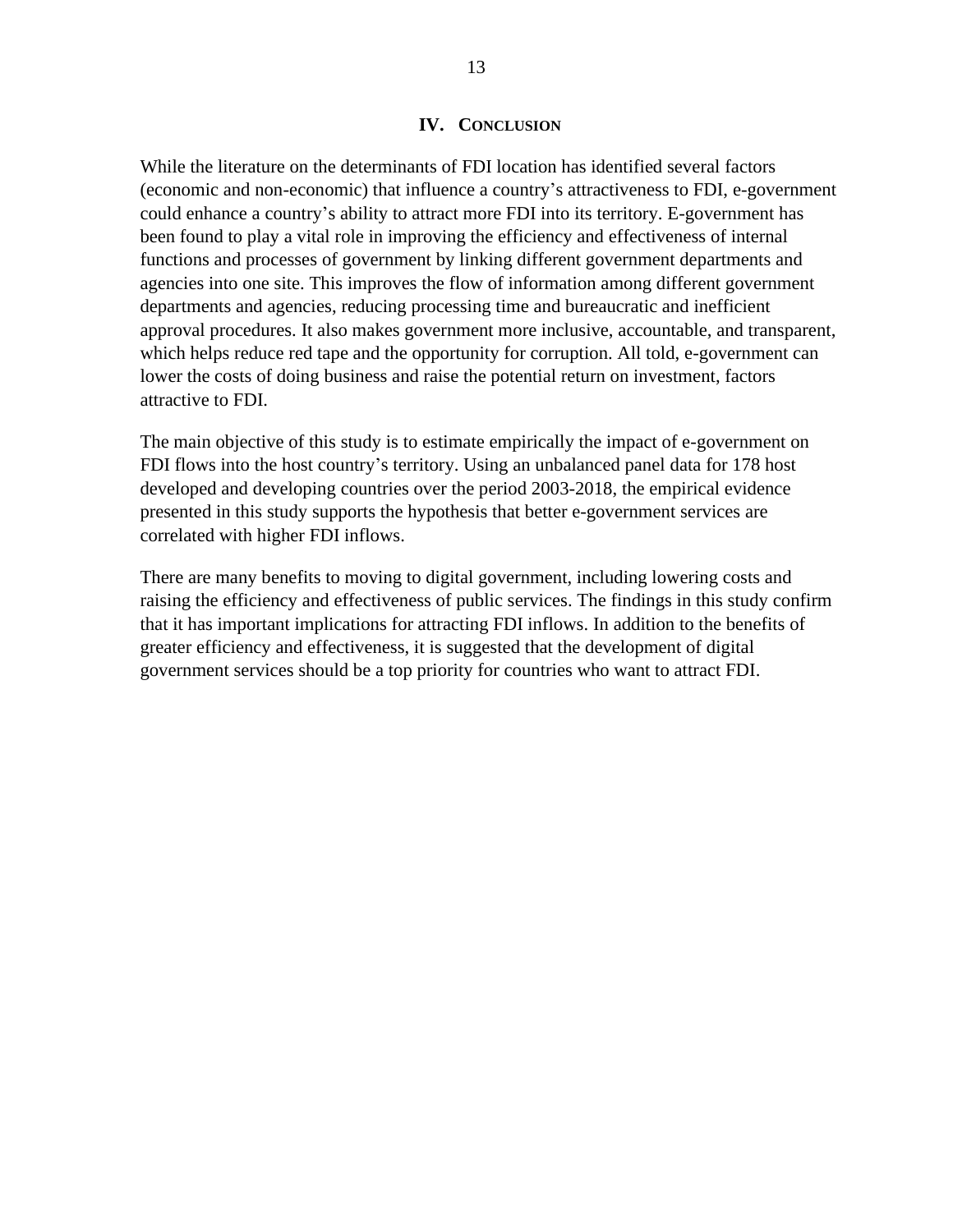#### **REFERENCES**

- <span id="page-13-0"></span>**Addison, T. and A. Heshmati** (2003), "The New Global Determinants of FDI Flows to Developing Countries", *WIDER Discussion Paper* No. 2003/45, World Institute for Development Economics Research of the United Nations University.
- **Al-Azzam, A. and E. Abu-Shanab (2014),** "E-government: The Gate for Attracting Foreign Investments", Conference: 2014 6th International Conference on Computer Science and Information Technology (CSIT), DOI: 10.1109/CSIT.2014.6805995.
- **Alfred, T.H. (**2002), "Reinventing Local Governments and the E-Government Initiative", *Public Administrations Reviews*, 62(4), 434-444.
- **Al-Kibsi, G., De Boer, K., Mourshed, M. and Rea, P.R. (**2001), "Putting Citizens Online, Not In- line", *The McKinsey Quarterly*.
- **Al-Sadig, A. (**2009), "The Effects of Corruption on Foreign Direct Investment: a panel data analysis", *Cato Journal*, 29(2), 267-294.
- **Amit, R. & Zott, C**. (2001), "Value Creation in E-Business", *Strategic Management Journal*, 22, 493-520.
- **Azubuike, Abraham A. (2006),** "Accessibility of Government Information as a Determinant of Inward Foreign Direct Investment in Africa", World Library and information Congress: 72nd IFLA General Conference and Council 20-24 August 2006, Seoul, Korea.

**Baltagi, B., (2005),** Econometric Analysis of Panel Data, 3rd edition (Hoboken, NJ: Wiley).

- **Bekaert, G**. (1995), "Market Integration and Investment Barriers in Emerging Equity Markets", *World Bank Economic Review* 9(1), 75-107.
- **Blonigen, B., and M. Wang** (2004), "Inappropriate Pooling of Wealthy and Poor Countries in Empirical FDI Studies", NBER working paper no. 10378.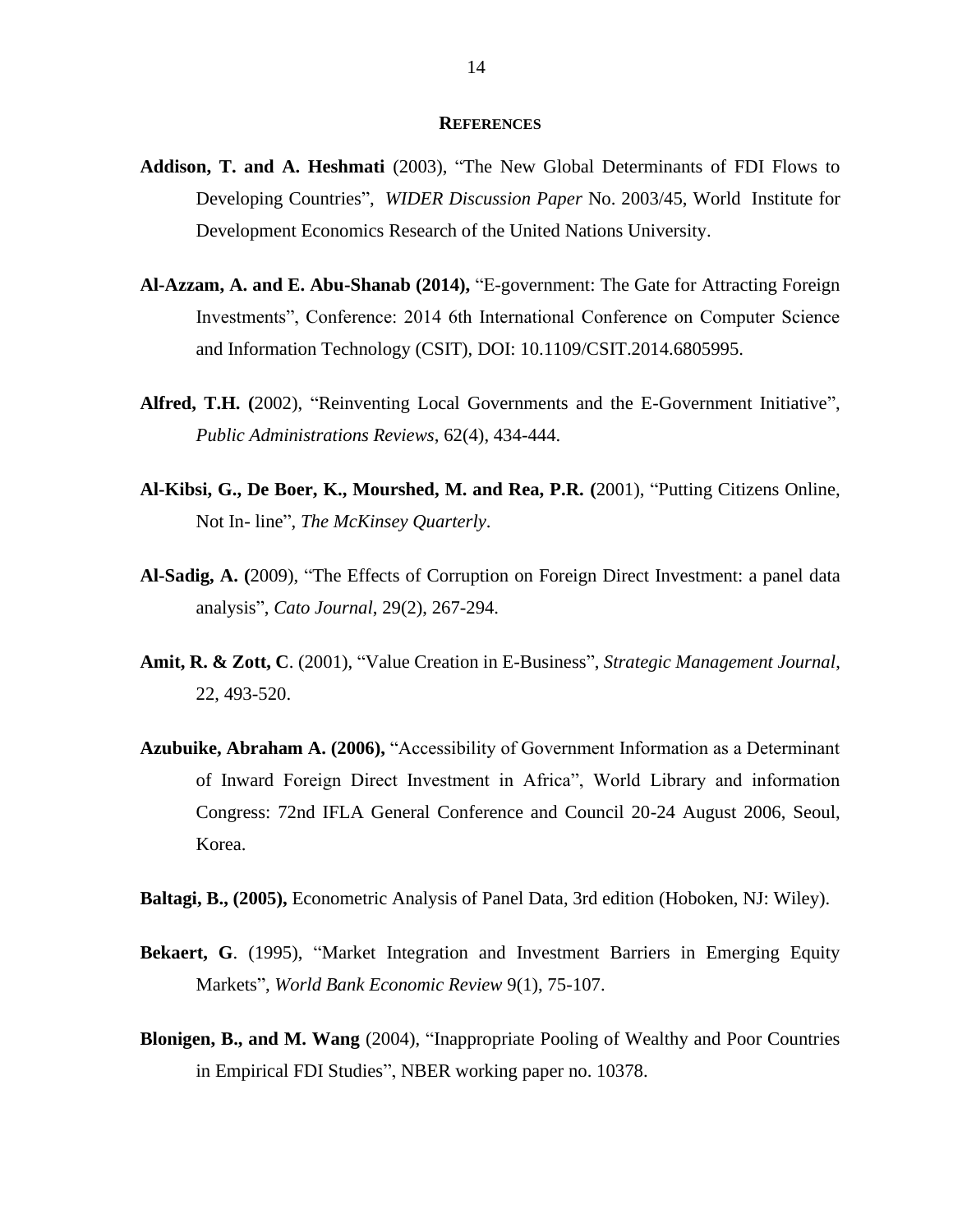- **Cho, Y. H. and B. Choi (2004),** "E-Government to Combat Corruption: The Case of Seoul Metropolitan Government", International Journal of Public Administration, 27:10, 719-735.
- **Choi, C**. (2003), "Does the Internet Stimulate Inward Foreign Direct Investment?" *Journal of Policy Modeling* 25, 319-326.
- **Dunning, J**. (1977), "Trade, Location of Economic Activity and the MNE: A Search for an Eclectic Approach," In B. Ohlin, P.O. Hesselborn and P.M. Wijkman (eds.), the International Allocation of Economic Activity, Macmillan, London: 395–415.
- **Dunning, J. (**1981) "Explaining the International Direct Investment Position of Countries: Towards a Dynamic or Developmental Approach", *Weltwirtschaftliches Archiv*, 117, 30–64.
- **Dunning, J**. (1988), "The Eclectic Paradigm of International Production: A Restatement and Some Possible Extensions", *Journal of International Business Studies*, 19, 1–29.
- **Gani, A. and B. Sharma** (2003), "The Effects of Information Technology Achievement and Diffusion on Foreign Direct Investment", *Perspectives on Global Development and Technology* 2 (2), 161-178.
- **Gibney, M., L. Cornett, R. Wood, P. Haschke, D. Arnon, A. Pisanò, G. Barrett, and B. Park,** (2020)**, "**The Political Terror Scale 1976-2019", Date Retrieved, from the Political Terror Scale website: http://www.politicalterrorscale.org.

**Greene, W. (2003),** "Econometric Analysis." 5th ed. Upper Saddle River, N.J.: Prentice-Hall.

**Hirst, P. and Norton, M**. (1998), "Electronic Government. Information Technologies and the Citizen", United Kingdom Parliament Parliamentary Office of Science and Technology,<http://www.parliament.uk/post/egov.htm>*.*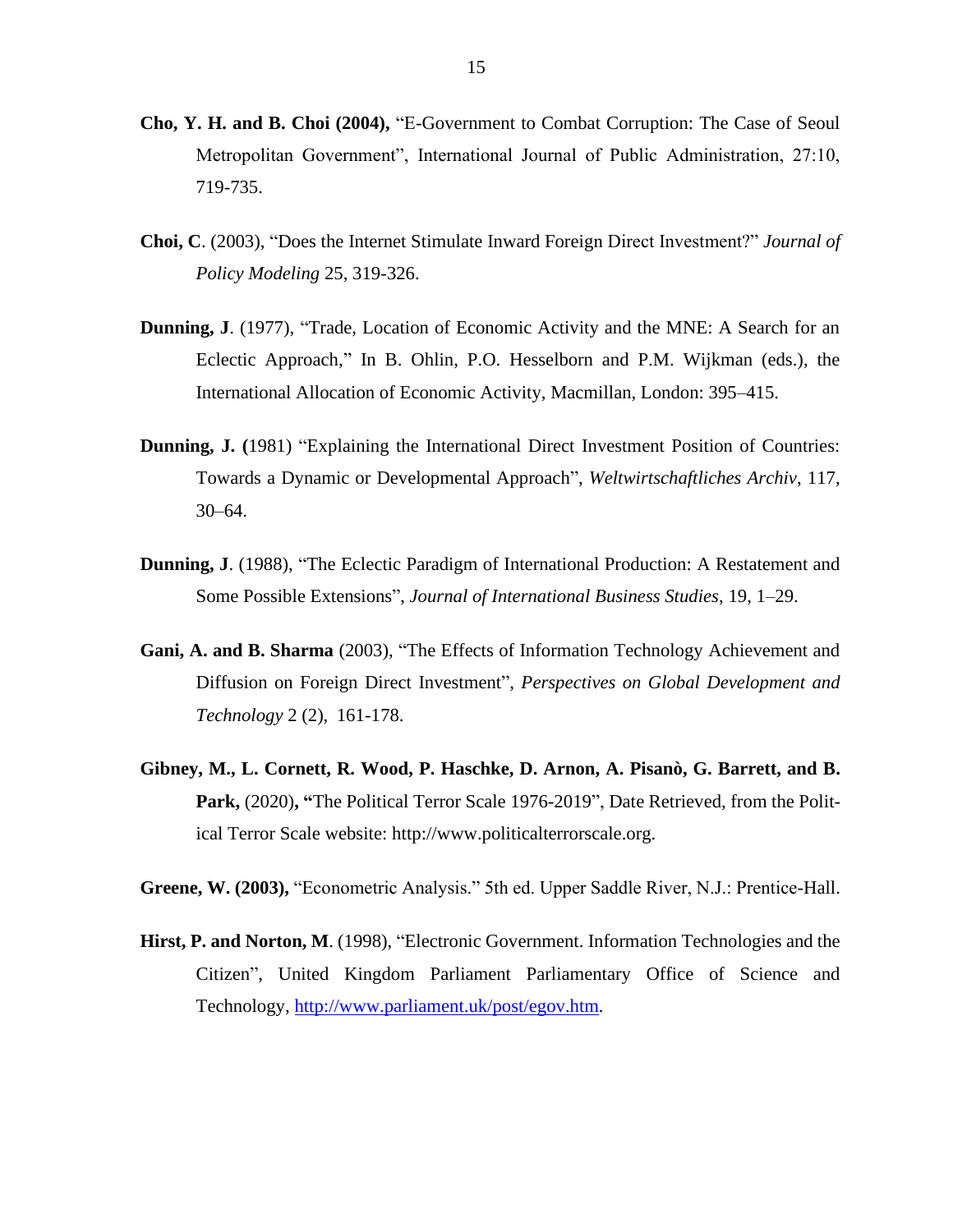- **Máchová, R., J. Volejníková, M. Lněnička (2018),** "Impact of E-government Development on the Level of Corruption: Measuring the Effects of Related Indices in Time and Dimensions", Review of Economic Perspective – 18 (2), pp. 99–121.
- **Majeed, M. (2020), "**Do digital governments foster economic growth in the developing world? An empirical analysis", Economic Research and Electronic Networking.
- **Malhotra, Y**. (2001), "Enabling Next Generation e-Business Architectures: Balancing Integration and Flexibility for Managing Business Transformation", *Intel Corporation: Portland, OR.*
- **Portes, R. and H. Rey**. (2005) "The Determinants of Cross-Border Equity Flows", *Journal of International Economics* 65, 269-296.
- **Reynolds, T., C. Kenny, J. Liu and C. Z. Qiang** (2004) "Networking for Foreign Direct Investment: The Telecommunications Industry and Its Effect on Investment", *Information Economics and Policy* 16, 159-164

**Tapscott, D. (**1996), *The Digital Economy*, New York: McGraw Hill.

- **United Nations** (2004), "E-Government Survey 2004: Towards Access for Opportunity", New York, United States
- **United Nations** (2020), **"**E-Government Survey 2020**:** Digital Government in the Decade of Action for Sustainable Development", New York, United States.
- **Valentina, N.** (2004), "E–Government for Developing Countries: Opportunities and Challenges", EJISDC 18(1), 1-24.
- **Vindo, H.D**. (2005), "Opening to the World: The Effect of Internet Access on Corruption", School of Information, University of Michigan.

**World Bank** (2001): "Issue Note: E-Government and the World Bank". November 5.

**World Bank** (2020), World Development Indicators (WDI).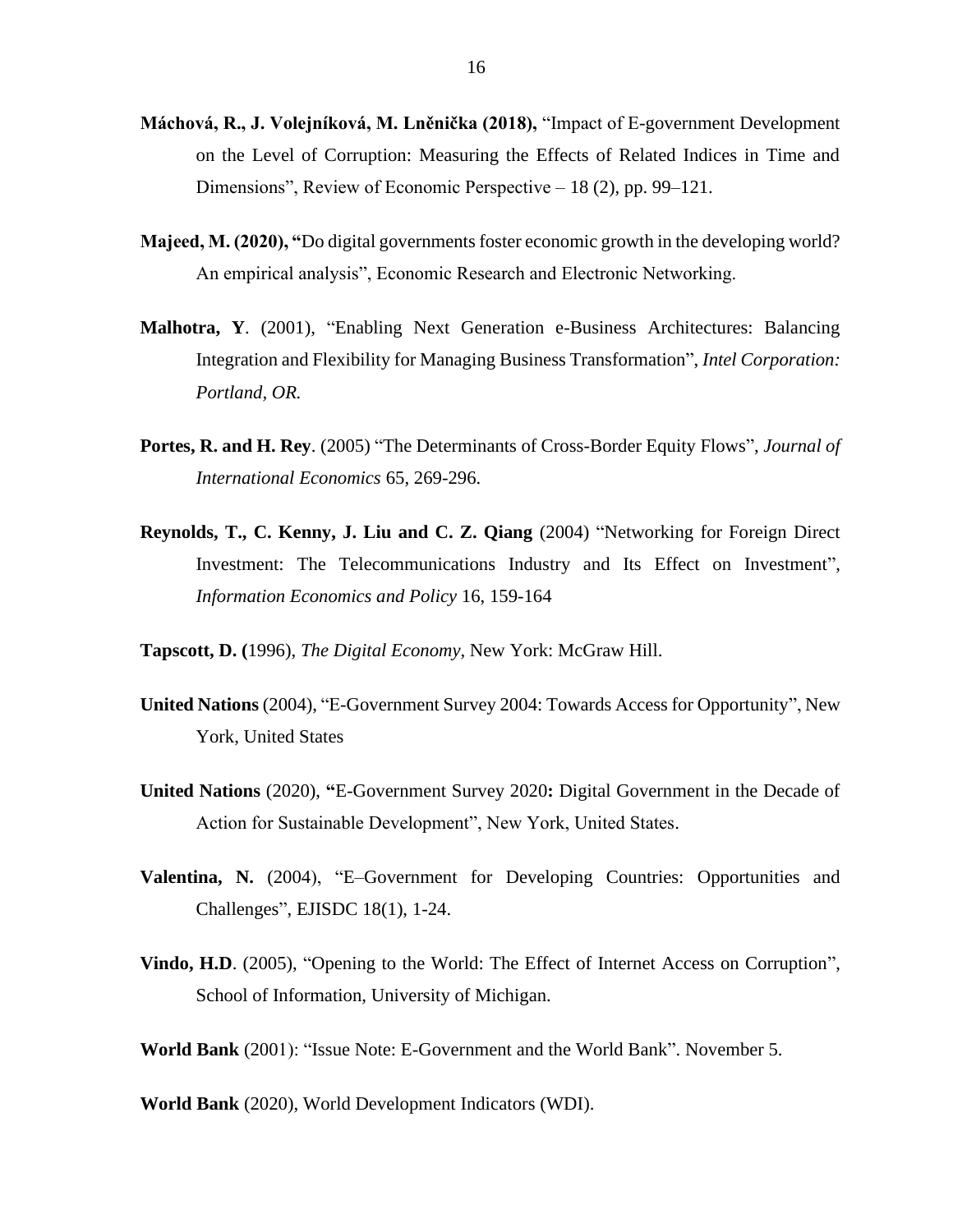#### **APPENDIX I**

#### **The E-Government Development Index<sup>4</sup>**

<span id="page-16-0"></span>The E-government development index (EGDI), which is used to measure the readiness and capacity of national institutions to use ICTs to deliver public services, is a survey composite index based on a weighted average of three normalized indices: (1) scope and quality of online services (Online Service Index, OSI), (2) development status of telecommunication infrastructure (Telecommunication Infrastructure Index, TII), and (3) inherent human capital (Human Capital Index, HCI).

#### $EGDI = 1/3$   $(OSI$  normalized  $+ TII$  normalized  $+ HCI$  normalized)

- The Online Service Index (OSI) is a composite normalized score derived on the basis on an Online Service Questionnaire.
- The Telecommunication Infrastructure Index is an arithmetic average composite of five indicators: (i) estimated Internet users per 100 inhabitants; (ii) number of main fixed telephone lines per 100 inhabitants; (iii) number of mobile subscribers per 100 inhabitants; (iv) number of wireless broadband subscriptions per 100 inhabitants; and (v) number of fixed broadband subscriptions per 100 inhabitants.
- The Human Capital Index (TII) consists of four components, namely: (i) adult literacy rate; (ii) the combined primary, secondary and tertiary gross enrolment ratio; (iii) expected years of schooling; and (iv) average years of schooling.

Prior to the normalization of the three indices, the **Z-score standardization procedure** is implemented for each index to ensure that the overall EGDI is equally decided by the three component indexes. After the Z-score standardization, the arithmetic average sum becomes a good statistical indicator, where "equal weights" truly means "equal importance." For standard Z-score calculation of each component indicator:

$$
Z=\frac{(x-\eta)}{\sigma}
$$

where:

**x** is a raw score to be standardized;

**η** is the mean of the sample;

**σ** is the standard deviation of the sample.

The composite value of each component index is then normalized to fall between the range of 0 to 1 and the overall EGDI is derived by taking the arithmetic average of the three component indices.

<sup>4</sup> Source: United Nations (2020): "E-Government Survey 2020: Digital Government in the Decade of Action for Sustainable Development", New York, United States.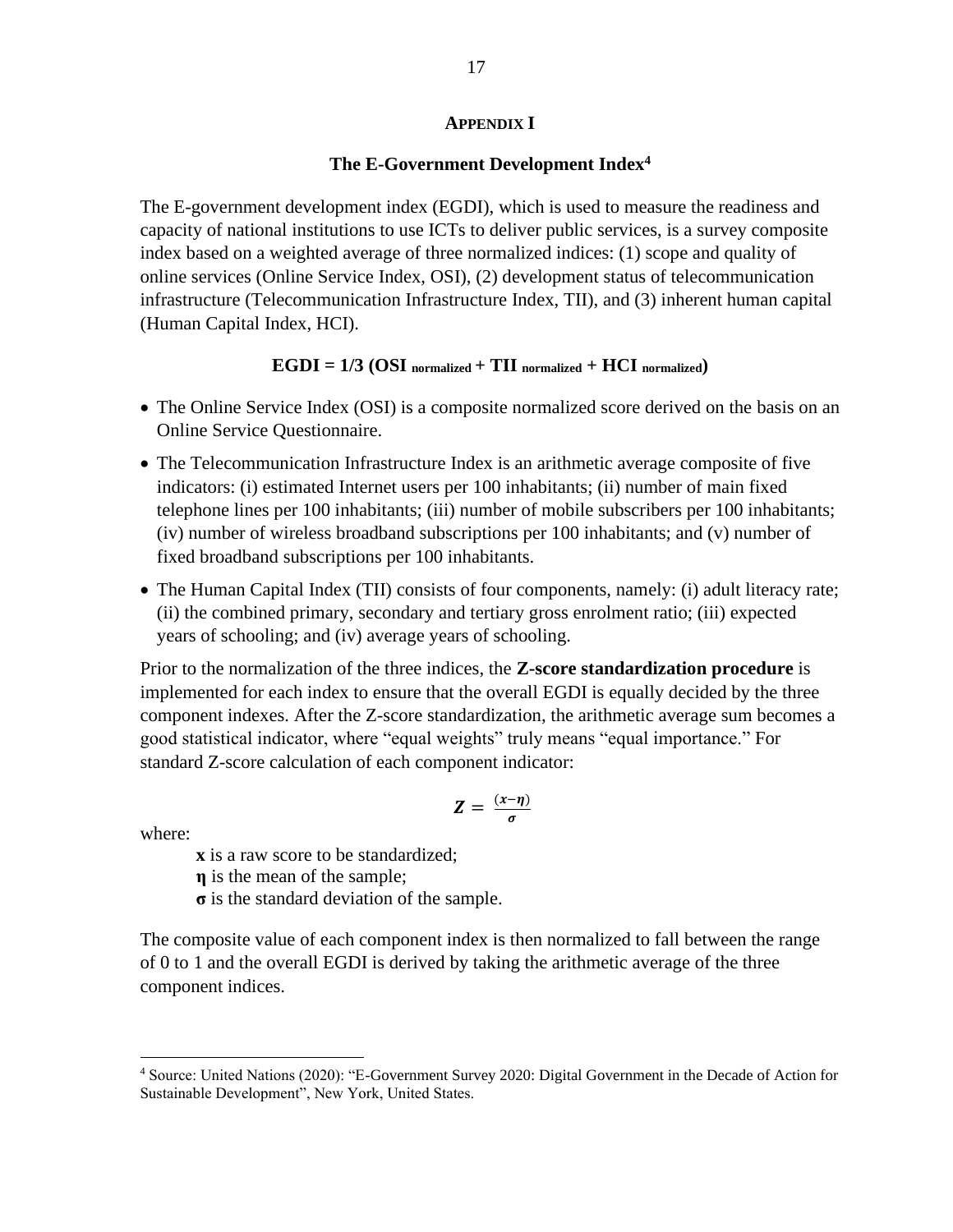## **APPENDIX II**

### **Definitions of Variables and Their Sources**

<span id="page-17-0"></span>

| <b>Variables</b>                         | <b>Definition</b>                                                                        | <b>Source</b>                                                         |
|------------------------------------------|------------------------------------------------------------------------------------------|-----------------------------------------------------------------------|
| <b>FDI</b> inflows                       | Foreign direct investment inflows                                                        | The World Bank's World development<br>Indicators, 2020                |
| <b>RGDPG</b>                             | Real GDP growth                                                                          | The World Bank's World development<br>Indicators, 2020                |
| <b>Inflation</b>                         | Annual inflation rate                                                                    | The World Bank's World development<br>Indicators, 2020                |
| <b>Population</b>                        | General government gross debt as<br>% of GDP                                             | The World Bank's World development<br>Indicators, 2020                |
| <b>Openness</b>                          | Exports and Imports as a % of GDP                                                        | The World Bank's World development<br>Indicators                      |
| <b>E-Gov Index</b>                       | E-Government Development Index                                                           | The UN's e-Government Knowledgebase                                   |
| <b>Political Risk</b>                    | <b>Political Terror Scale-US State</b><br>Department, 1 (very low), and 5<br>(very high) | http://politicalterrorscale.org/                                      |
| <b>Quality of</b><br><b>Institutions</b> | Index measuring law and order<br>ranging from $0$ (very low) to $6$<br>(very high)       | International Country Risk Guide, the<br><b>Political Risk Groups</b> |
| Corruption<br>level                      | Corruption level $0$ (very low) to $6$<br>(very high)                                    | International Country Risk Guide, the<br><b>Political Risk Groups</b> |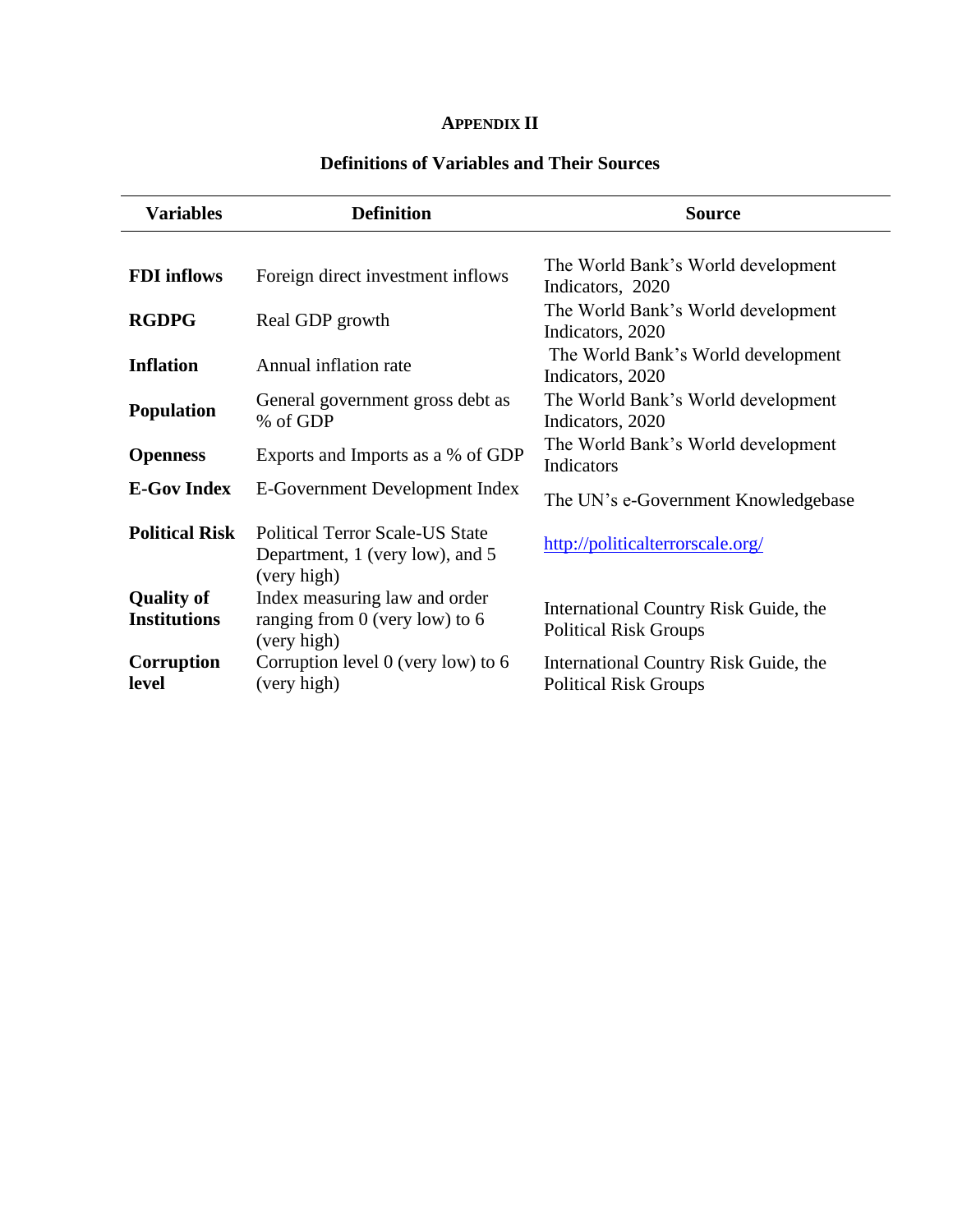| <b>Variable</b>       | Obs   | <b>Mean</b> | Std. Dev. | Min     | <b>Max</b> |
|-----------------------|-------|-------------|-----------|---------|------------|
| Log (FDI/PoP)         | 1,478 | 4.75        | 2.06      | $-5.2$  | 11.3       |
| log (GDP per capita)  | 1,478 | 8.44        | 1.46      | 5.3     | 11.6       |
| Real GDP growth       | 1,478 | 4.23        | 5.31      | $-33.1$ | 123.1      |
| Open                  | 1,478 | 88.04       | 49.19     | 0.2     | 437.3      |
| Inflation             | 1,478 | 5.94        | 8.74      | $-31.5$ | 157.0      |
| Population growth     | 1,478 | 1.49        | 1.55      | $-9.1$  | 16.5       |
| E-government index    | 1,478 | 0.45        | 0.21      | 0.0     | 0.9        |
| Online services       | 1,478 | 0.39        | 0.26      | 0.0     | 1.0        |
| Institutional quality | 1,102 | 3.65        | 1.28      | 0.5     | 6.0        |
| Corruption index      | 1,102 | 3.41        | 1.14      | 0.0     | 6.0        |
| <b>Political Risk</b> | 1,476 | 2.44        | 1.10      | 1.0     | 5.0        |

## **Sample: 178 host countries: 2003-2018**

Source: Author's calculations

| <b>Appendix Table 2: Correlation Matrix</b> |         |         |         |         |         |         |         |         |         |      |  |  |  |
|---------------------------------------------|---------|---------|---------|---------|---------|---------|---------|---------|---------|------|--|--|--|
| Variables                                   |         | 2       | 3       | 4       | 5       | 6       | 7       | 8       | 9       | 10   |  |  |  |
|                                             |         |         |         |         |         |         |         |         |         |      |  |  |  |
| log(FDI/Pop)                                | 1.00    |         |         |         |         |         |         |         |         |      |  |  |  |
| E-Government index                          | 0.69    | 1.00    |         |         |         |         |         |         |         |      |  |  |  |
| Online services                             | 0.53    | 0.91    | 1.00    |         |         |         |         |         |         |      |  |  |  |
| Log(GDP per capita)                         | 0.79    | 0.85    | 0.66    | 1.00    |         |         |         |         |         |      |  |  |  |
| Real GDP growth                             | $-0.10$ | $-0.20$ | $-0.16$ | $-0.16$ | 1.00    |         |         |         |         |      |  |  |  |
| Population growth                           | $-0.16$ | $-0.39$ | $-0.31$ | $-0.24$ | 0.14    | 1.00    |         |         |         |      |  |  |  |
| Open                                        | 0.50    | 0.26    | 0.15    | 0.31    | 0.00    | $-0.04$ | 1.00    |         |         |      |  |  |  |
| Inflation                                   | $-0.23$ | $-0.25$ | $-0.24$ | $-0.26$ | $-0.06$ | 0.07    | $-0.09$ | 1.00    |         |      |  |  |  |
| Institutional quality                       | 0.54    | 0.58    | 0.45    | 0.64    | $-0.05$ | $-0.13$ | 0.27    | $-0.23$ | 1.00    |      |  |  |  |
| Corruption index                            | $-0.58$ | $-0.67$ | $-0.58$ | $-0.68$ | 0.18    | 0.19    | $-0.25$ | 0.28    | $-0.67$ | 1.00 |  |  |  |
| Source: Author's calculations               |         |         |         |         |         |         |         |         |         |      |  |  |  |